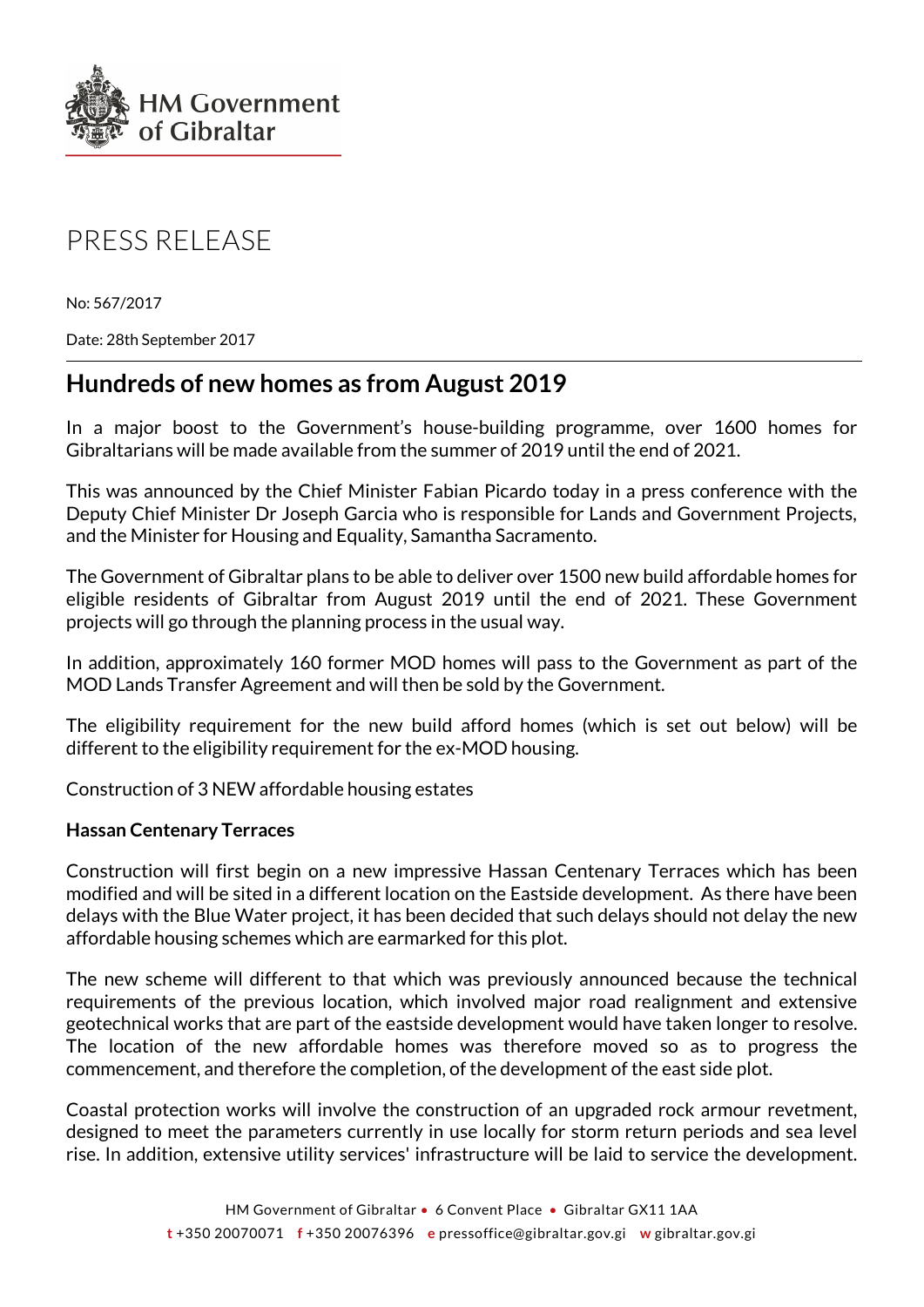

Both of these tranches of work will progress in advance of and in parallel with the construction of the housing estate.

## **Bob Peliza Mews**

Bob Peliza Mews will now be located at Waterport, on the site of the current Waterport power station, an area that is now a well established residential area. The relocation of this affordable development arises from aspects of the education projects which have required more extensive relocations, details of which will be provided by the Minister for Education in coming weeks.

This estate will continue to incorporate the current Scouts and Duke of Edinburgh Scheme headquarters and will have the new bathing pavilion on its doorstep. It will be on the frontline of the Harbour with sea views.

### **A third new affordable home development**

Additionally, plans provide for a third estate at Europort Avenue that will provide for a further 400 flats. This project will be in a prime town centre location.

On the basis of current plans, the three estates will provide approximately 1,500 new homes for our people.

#### **Process**

The Government will procure the construction of the projects through a competitive process to ensure quality and value for money.

#### **Timetable**

Completion of the first blocks of affordable homes is expected to be in February 2020 with the first phase of Hassan Centenary Terraces and the whole of that estate being completed by the end of 2020. Completion of the estate on Europort Avenue is expected to commence in March 2021. Completion of the first phase of Bob Peliza Mews is expected, subject to the successful and timely commissioning of the new power station, in June 2021 and the second phase in December 2021.

#### **Eligibility criteria**

The eligibility criteria and priority of allocation continues to be as announced by Government in its press release in August 2015 which are given in Notes to Editors.

# **MOD properties**

The lands agreement, which was concluded between the Ministry of Defence and the Government of Gibraltar in July 2011 provided for the construction of new homes for the MOD at Four Corners in exchange for the release of existing MOD accommodation to the Government.

In line with that agreement, the following MOD accommodation in the South District will be handed over to HMGOG :

1. The Europa Walks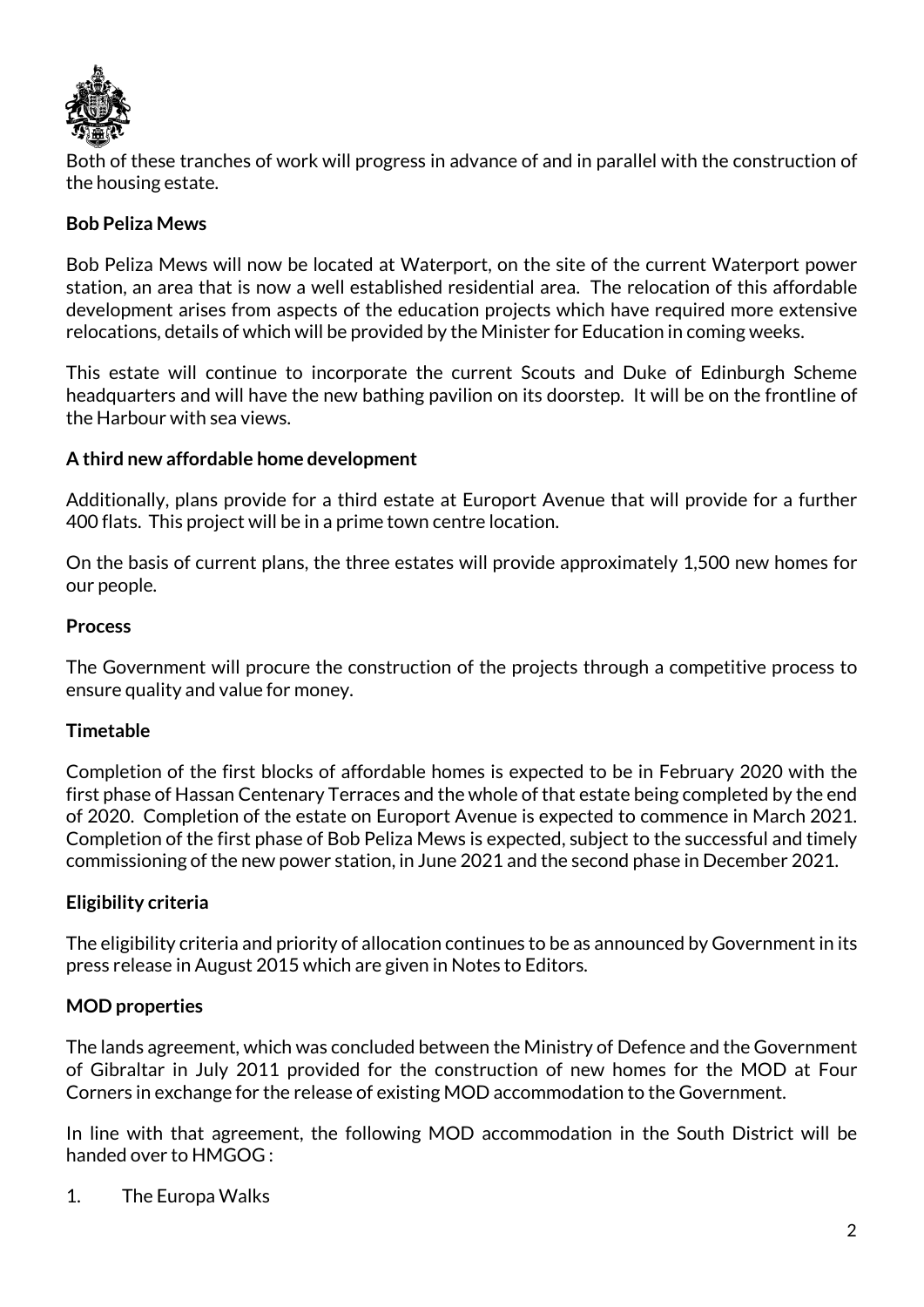

- 2. Trafalgar Heights
- 3. Naval Hospital Hill
- 4. Lake Ramp, Provost Ramp and Phillimore Ramp at Buena Vista Estate

It is expected that all these properties will be transferred to the Government in early 2019. Thereafter they will initially be used to provide accommodation for athletes who will participate in the Island Games.

Tenders or Expressions of Interest for these properties will be opened during the course of this calendar year with an expectation of completion starting in August 2019. Government is in the process of preparing a brochure outlining all the opportunities available and a more detailed announcement will be made in due course.

The Chief Minister Fabian Picardo said:

"The provision of housing that is affordable is of course an essential part of the strengthening and growth of our nation and has therefore always been a priority for our GSLP/Liberal administration. We have a proven track record and have already delivered in numbers and quality. We are committed to continue to provide for our community and will continue to do so with homes that are affordable and I am delighted to announce the next phase of our forthcoming projects. Hassan Centenary Terraces will provide spectacular aesthetics at the entrance to the East side development and will be the first estate to be delivered. We will phase the completion of the remaining estates thereafter so that there will be a continuous supply of accommodation. Similarly, we will be seeing the remaining jewels on the MOD property crown being delivered to us in 2019. The Minister for Housing will lead on the details and specifications of the new affordable homes to ensure that we properly cater for the housing demand. Land Property Services and GRP, under the Deputy Chief Minister, will lead on the MOD housing as has been the case in the past."

The Deputy Chief Minister Dr Joseph Garcia said:

"The Government has, over the years, put on the market a number of former MOD properties out to tender and these have been allocated to the highest bidders in each case. There has been considerable demand for such properties in the past and the Government expects that it will be no different with the units that we will be advertising shortly. There are many instances where the release of former MOD residential units has allowed movement up the property ladder with accommodation being released further down the scale. The Government decided to combine the announcements of the release of MOD accommodation with the new housing schemes so that interested parties are aware of the different options. The development of these new housing schemes will be phased to ensure that there is continuity in the provision and everyone will be aware of what will be available in the coming years."

The Minister for Housing and Equality Samantha Sacramento said:

"I have seen the damage that historic lack of housing causes in our community as well as the joy of seeing families move into new and high quality homes in the last couple of years. I am glad to be part of a Government that has addressed this issue in a way that is unprecedented. In addition, of